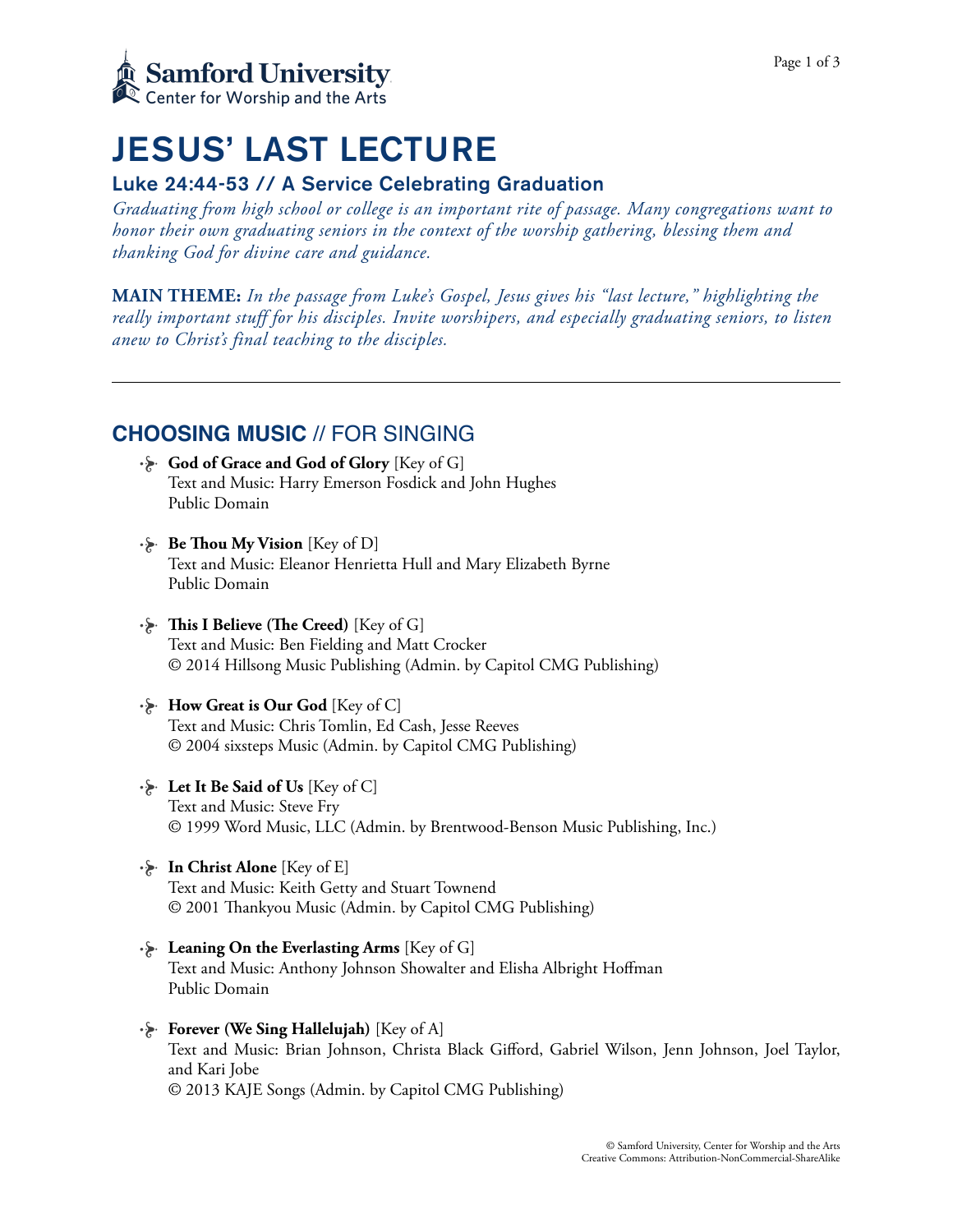# **CREATING DRAMA** // FOR HEARING

One tradition includes a formal procession into the worship space. Graduates could elect the hymn that has been most meaningful to their faith and process into worship. Purchase and use "**To Rise Above"** // The Work of the People [[www.theworkofthepeople.com\]](http://www.theworkofthepeople.com) as a response to today's message, perhaps as a benediction.

Purchase and use "**Colossians 1"** // The Work of the People [\[www.theworkofthepeople.com\]](http://www.theworkofthepeople.com) as a prayer of blessing for graduating students, based on Colossians 1:10-11. Prepare a video presentation in which graduating students give their own "last lecture."

Ask them to consider these questions:

- Who has influenced you most in life?
- What has been your most memorable experience during your church years?
- Do you have a favorite Scripture passage that has regularly strengthened your faith?
- What advice would you give to students beginning their high school or college years?

## **FINDING ART** // FOR SEEING

In some contexts, it may be appropriate to hang banners or pennants with the school colors, representing the schools of all graduating. As worshipers are gathering, project "Get-to-Know Me" slides featuring pictures of all graduates and highlighting their future plans.

Do you feature visual art in your worship space? Or do you decorate your worship space regularly? Invite graduating students to be a part of this process for this worship gathering. Design and print a nice, sturdy program booklet, perhaps following a high school "yearbook" format, with a full page devoted to each graduate. Tis booklet could also include encouraging words from parents, ministers, youth leaders, and other mentors, written to graduates. Take time in making this book so that graduates can keep it as a memento of this important occasion.

# **LIVING WORSHIP** // FOR DOING

Students should regularly be included in the preparation and leadership of worship, but especially on this day.

- Enlist graduating students and their peers to provide various forms of worship leadership today.
- Provide an additional time of fellowship by offering a special luncheon after the worship gathering for graduating students, their families, friends, mentors, and ministers. At the luncheon, distribute appropriate gifts, such a study bible with the student's name engraved; a challenging book that gives them guidance for the future; special jewelry with a cross or engraving; and a USB drive containing video files of the graduation worship service, and personal messages from ministers, mentors, and friends.
- Prior to the worship gathering, ask church members to "sponsor" a graduating student. The sponsor should agree to support the student through prayer, care, and support, especially during the early years of this next phase of life. Encourage acts of care like birthday packages, final exam "survival packs," and thoughtful cards. At the fellowship luncheon announce formally the sponsor-student partnerships. Tis is a great way to further interaction among worshipers of different ages.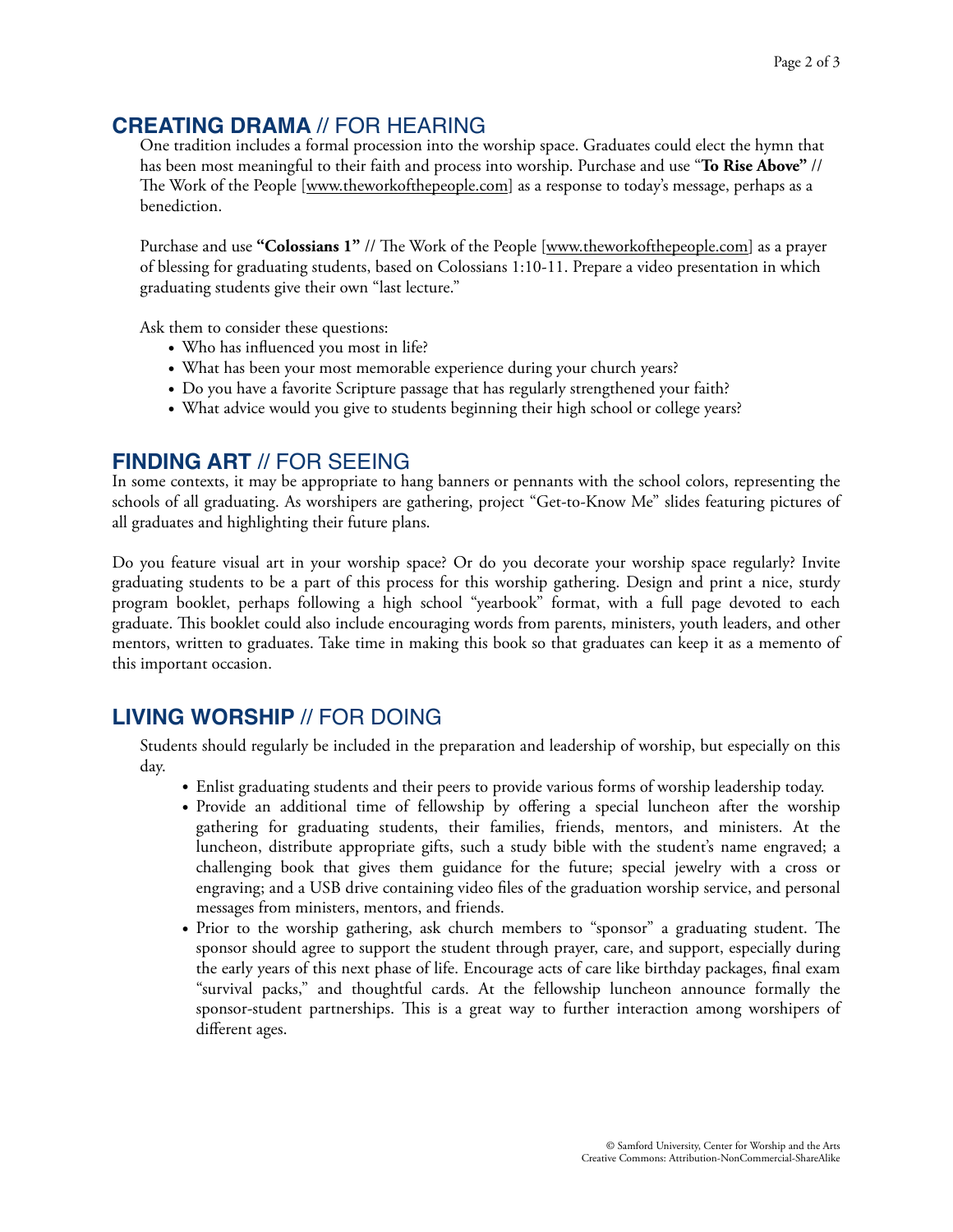## **MAKING SPACE** // FOR WORSHIPING

Have graduating students set up "Get-to-Know Me" tables, filled with pictures, personal mementos, and information about their future plans in the narthex, or the gathering area just outside the worship space. As worshipers are gathering, invite them to linger in the narthex, getting to know the personal stories of those who are graduating.

## **WRITING POETRY**// FOR PRAYING

Use this prayer, a prayer on behalf of graduating students, or allow its themes to inspire your own.

*"God of life's journey, thank you for making us, for saving us in Christ, for calling us to be your people. We thank you for the gifts of these graduates, their excitement, their wonder and curiosity. We pray for the wisdom to make healthy choices in the face of endless and confusing options. We pray for the courage to stand with you for justice and peace in this world and in this time. We pray for the wisdom to discern your call in our lives. As they step forward into the world that awaits, comfort their fears with the full knowledge of your divine presence. Strengthen their resolve to walk in the footsteps of Jesus as modern-day disciples in a world that needs your presence. Guide their feet as they move through life, protecting them from the pitfalls of darkness while they help to lead future generations into the warmth and promise of your light. For at the end of the day, we know that it is not about making our mark, but pressing on to Your mark, that prize for which Paul himself strained– the moment when the Master says, "Well done" and the 'forever' we will have of knowing You face-to-face. We ask this blessing upon each of them, in the name of the Father, the Son, and the Holy Spirit. Amen."*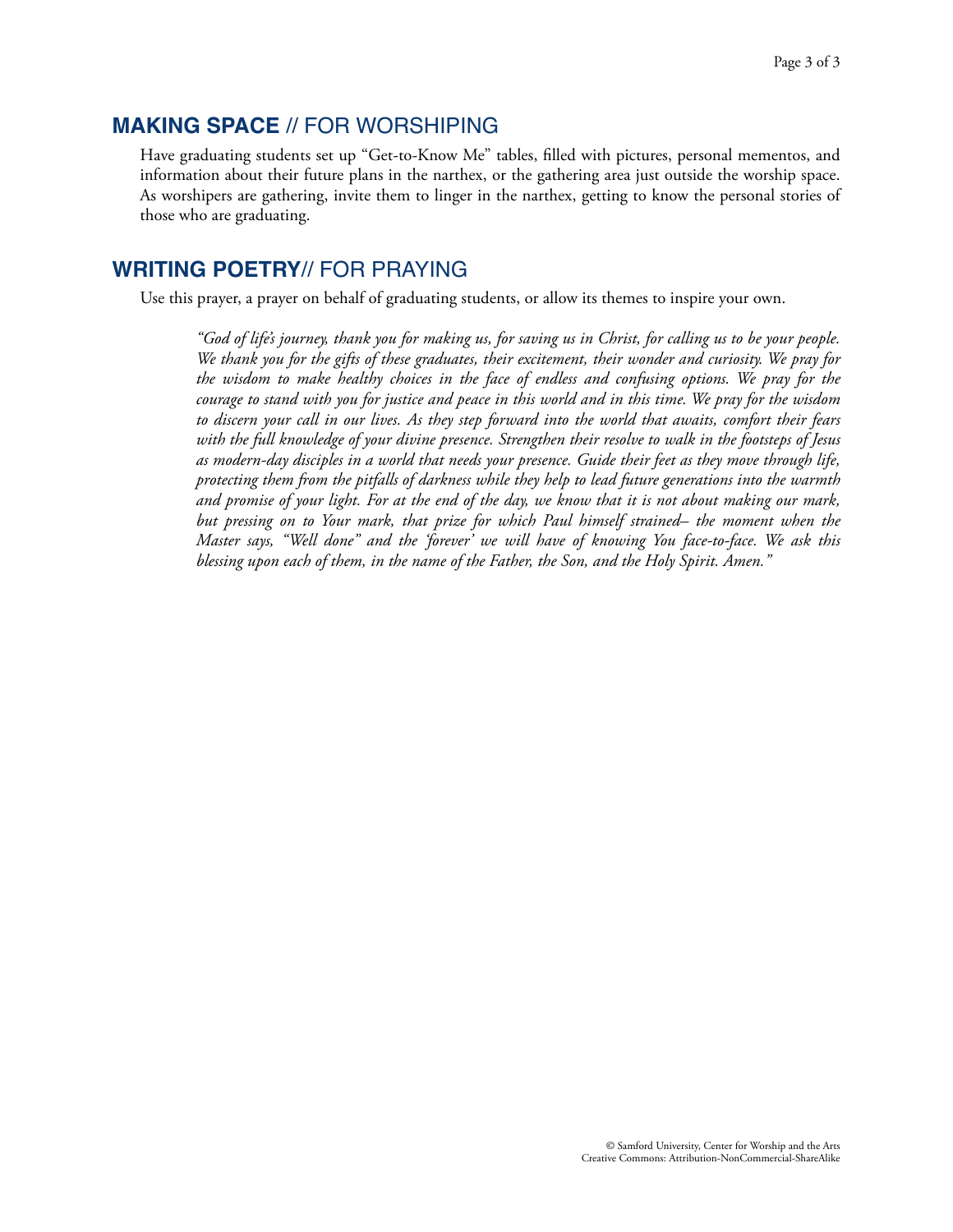

# SAMPLE WORSHIP SERVICE

*Jesus' Last Lecture // Luke 24:44-53 // A Service Celebrating Graduation* 

*[Invite worshipers to browse the graduating students' "Get-to-Know-Me" tables prior to worship.] [Have graduating students process in and sit at the front as the congregation sings a hymn specially chosen by seniors for its impact on their faith.]* 

## CALL TO WORSHIP

- One: Many voices are speaking to us today in the movie theaters, on the concert stages, on the television.
- **All: Today, Lord, we choose to listen to your voice, to respond to your desires, to follow your highest path for us.**
- One: Many voices are speaking to us today in our homes, in our friendships, and in our community.
- **All: Today, Lord, we choose to listen to your voice, to respond to your desires, to follow your highest path for us.**
- One: Many voices are speaking to us today through celebrities, commercials, and through media.
- **All: Today, Lord, we choose to listen to your voice, to respond to your desires, to follow your highest path for us.**
- One: As many voices ring in our ears, we say that we choose to listen to your voice, to do what pleases you, and to stay true to the path you have lovingly set before us. Strengthen each of us to choose the high road, to live up to the greatness you placed within us, and to honor you in all our ways. Lord, we will listen for your voice. Amen.

from Dan Wilt

SONG OF FAITH

*In Christ Alone* 

## WELCOME

Say hi to other worshipers and welcome one another in the name of Christ.

#### INTRODUCTION OF GRADUATES

Invite graduates to come forward to receive a special gift from the pastor. Play brief "testimony" videos of students reflecting on their "last lecture" by answering questions such as: Who has influenced you most in life? What has been your most memorable experience during your church years? Do you have a favorite Scripture passage that has regularly strengthened or guided your faith? What advice would you give to students beginning their high school years?

#### BLESSING OF GRADUATES

Offer this prayer of blessing:

God of life's journey, thank you for making us, for saving us in Christ, for calling us to be your people. We thank you for the gifts of these graduates, their excitement, their wonder and curiosity. We pray for the courage to stand with you for justice and peace in this world and in this time. We pray for the wisdom to discern your call in our lives. As they step forward into the world that awaits, comfort their fears with the full knowledge of your divine presence. Strengthen their resolve to walk in the footsteps of Jesus as modern-day disciples in a world that needs your presence. Guide their feet as they move through life, protecting them from the pitfalls of darkness while they help to lead future generations into the warmth and promise of your light. For at the end of the day, we know that it is not about making our